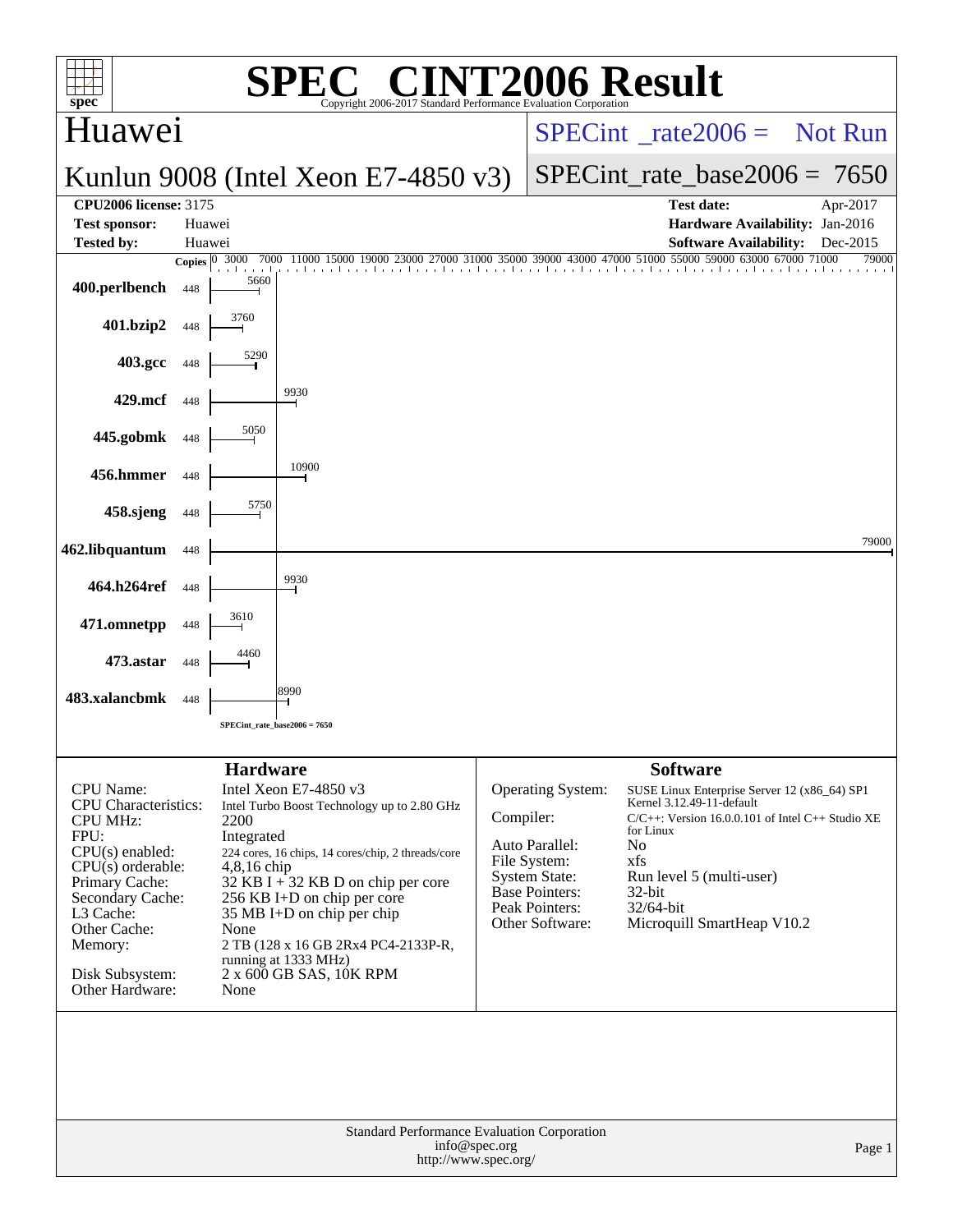

## Huawei

## $SPECTnt_rate2006 = Not Run$

## Kunlun 9008 (Intel Xeon E7-4850 v3)

# [SPECint\\_rate\\_base2006 =](http://www.spec.org/auto/cpu2006/Docs/result-fields.html#SPECintratebase2006) 7650

**[CPU2006 license:](http://www.spec.org/auto/cpu2006/Docs/result-fields.html#CPU2006license)** 3175 **[Test date:](http://www.spec.org/auto/cpu2006/Docs/result-fields.html#Testdate)** Apr-2017 **[Test sponsor:](http://www.spec.org/auto/cpu2006/Docs/result-fields.html#Testsponsor)** Huawei **[Hardware Availability:](http://www.spec.org/auto/cpu2006/Docs/result-fields.html#HardwareAvailability)** Jan-2016 **[Tested by:](http://www.spec.org/auto/cpu2006/Docs/result-fields.html#Testedby)** Huawei **[Software Availability:](http://www.spec.org/auto/cpu2006/Docs/result-fields.html#SoftwareAvailability)** Dec-2015

### **[Results Table](http://www.spec.org/auto/cpu2006/Docs/result-fields.html#ResultsTable)**

|                                                                                                          | <b>Base</b> |                |       |                |       |         |        | <b>Peak</b>   |                |              |                |              |                |              |
|----------------------------------------------------------------------------------------------------------|-------------|----------------|-------|----------------|-------|---------|--------|---------------|----------------|--------------|----------------|--------------|----------------|--------------|
| <b>Benchmark</b>                                                                                         |             | Copies Seconds | Ratio | <b>Seconds</b> | Ratio | Seconds | Ratio  | <b>Copies</b> | <b>Seconds</b> | <b>Ratio</b> | <b>Seconds</b> | <b>Ratio</b> | <b>Seconds</b> | <b>Ratio</b> |
| 400.perlbench                                                                                            | 448         | 781            | 5600  | 773            | 5660  | 772     | 5670   |               |                |              |                |              |                |              |
| 401.bzip2                                                                                                | 448         | 1149           | 3760  | 1150           | 3760  | 1152    | 3750   |               |                |              |                |              |                |              |
| $403.\text{gcc}$                                                                                         | 448         | 682            | 5290  | 697            | 5180  | 672     | 5370   |               |                |              |                |              |                |              |
| $429$ .mcf                                                                                               | 448         | 413            | 9900  | 411            | 9930  | 411     | 9950   |               |                |              |                |              |                |              |
| $445$ .gobm $k$                                                                                          | 448         | 932            | 5040  | 930            | 5050  | 925     | 5080   |               |                |              |                |              |                |              |
| 456.hmmer                                                                                                | 448         | 382            | 10900 | 379            | 11000 | 382     | 10900  |               |                |              |                |              |                |              |
| $458$ .sjeng                                                                                             | 448         | 943            | 5750  | 943            | 5750  | 941     | 5760   |               |                |              |                |              |                |              |
| 462.libquantum                                                                                           | 448         | 118            | 78900 | 118            | 79000 | 118     | 79000l |               |                |              |                |              |                |              |
| 464.h264ref                                                                                              | 448         | 998            | 9930  | 1006           | 9860  | 997     | 9940   |               |                |              |                |              |                |              |
| 471.omnetpp                                                                                              | 448         | 776            | 3610  | 775            | 3610  | 773     | 3620   |               |                |              |                |              |                |              |
| $473$ . astar                                                                                            | 448         | 708            | 4440  | 706            | 4460  | 706     | 4460   |               |                |              |                |              |                |              |
| 483.xalancbmk                                                                                            | 448         | 344            | 8990  | 344            | 8980  | 342     | 9040   |               |                |              |                |              |                |              |
| Results appear in the order in which they were run. Bold underlined text indicates a median measurement. |             |                |       |                |       |         |        |               |                |              |                |              |                |              |

### **[Submit Notes](http://www.spec.org/auto/cpu2006/Docs/result-fields.html#SubmitNotes)**

 The numactl mechanism was used to bind copies to processors. The config file option 'submit' was used to generate numactl commands to bind each copy to a specific processor. For details, please see the config file.

### **[Operating System Notes](http://www.spec.org/auto/cpu2006/Docs/result-fields.html#OperatingSystemNotes)**

 Stack size set to unlimited using "ulimit -s unlimited" Turbo mode set with: cpupower -c all frequency-set -g performance

### **[Platform Notes](http://www.spec.org/auto/cpu2006/Docs/result-fields.html#PlatformNotes)**

 BIOS configuration: Set Power Efficiency Mode to Performance Baseboard Management Controller used to adjust the fan speed to 100% Sysinfo program /home/spec/config/sysinfo.rev6914 \$Rev: 6914 \$ \$Date:: 2014-06-25 #\$ e3fbb8667b5a285932ceab81e28219e1 running on linux-v9m3 Thu Apr 20 09:26:50 2017

 This section contains SUT (System Under Test) info as seen by some common utilities. To remove or add to this section, see: <http://www.spec.org/cpu2006/Docs/config.html#sysinfo>

 From /proc/cpuinfo model name : Intel(R) Xeon(R) CPU E7-4850 v3 @ 2.20GHz 16 "physical id"s (chips) 448 "processors" Continued on next page

> Standard Performance Evaluation Corporation [info@spec.org](mailto:info@spec.org) <http://www.spec.org/>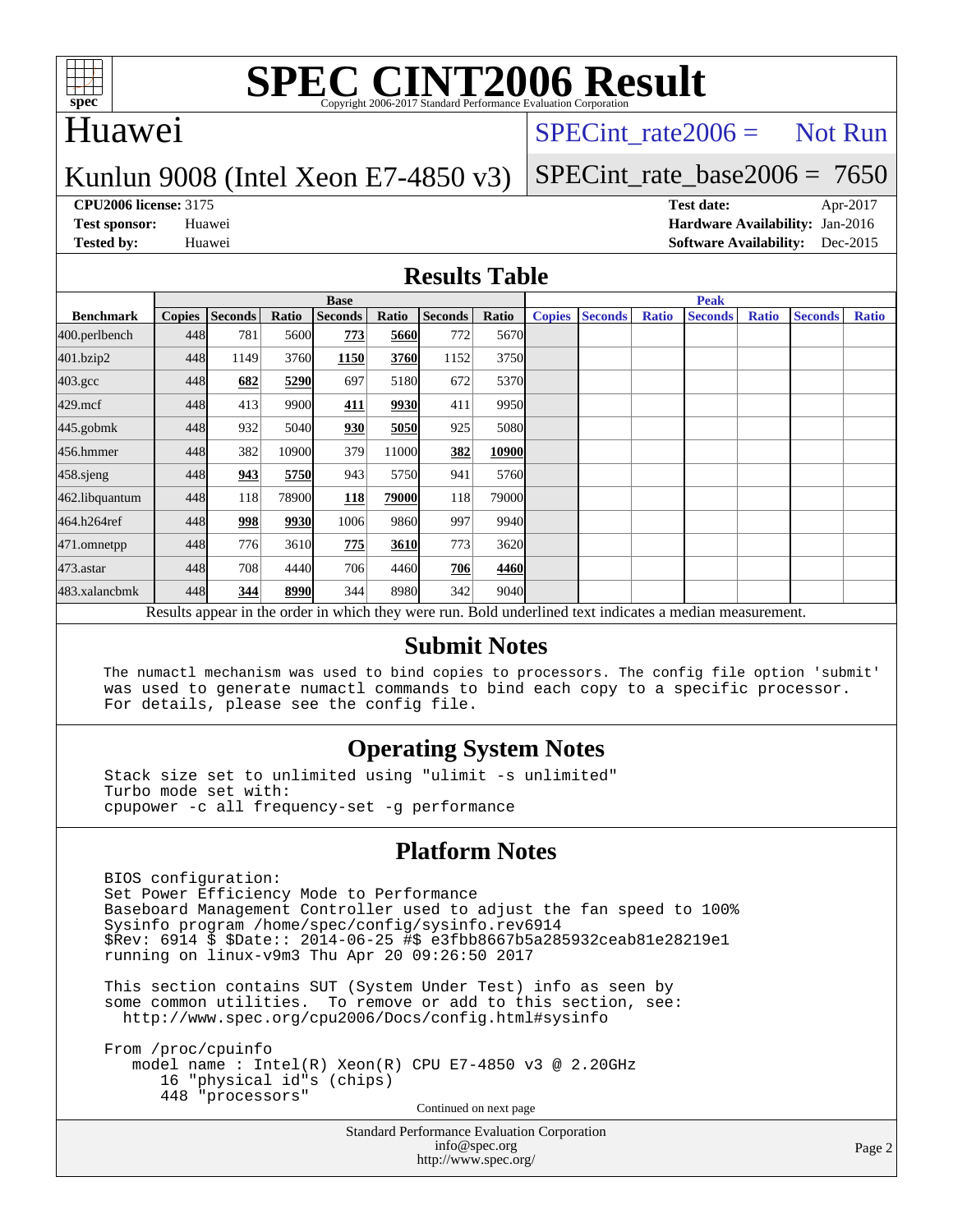

# Huawei

[SPECint\\_rate2006 =](http://www.spec.org/auto/cpu2006/Docs/result-fields.html#SPECintrate2006) Not Run

Kunlun 9008 (Intel Xeon E7-4850 v3)

[SPECint\\_rate\\_base2006 =](http://www.spec.org/auto/cpu2006/Docs/result-fields.html#SPECintratebase2006) 7650

**[CPU2006 license:](http://www.spec.org/auto/cpu2006/Docs/result-fields.html#CPU2006license)** 3175 **[Test date:](http://www.spec.org/auto/cpu2006/Docs/result-fields.html#Testdate)** Apr-2017 **[Test sponsor:](http://www.spec.org/auto/cpu2006/Docs/result-fields.html#Testsponsor)** Huawei **[Hardware Availability:](http://www.spec.org/auto/cpu2006/Docs/result-fields.html#HardwareAvailability)** Jan-2016 **[Tested by:](http://www.spec.org/auto/cpu2006/Docs/result-fields.html#Testedby)** Huawei **[Software Availability:](http://www.spec.org/auto/cpu2006/Docs/result-fields.html#SoftwareAvailability)** Dec-2015

### **[Platform Notes \(Continued\)](http://www.spec.org/auto/cpu2006/Docs/result-fields.html#PlatformNotes)**

| cores, siblings (Caution: counting these is hw and system dependent. The<br>following excerpts from /proc/cpuinfo might not be reliable. Use with<br>caution.) |      |  |  |  |  |  |
|----------------------------------------------------------------------------------------------------------------------------------------------------------------|------|--|--|--|--|--|
| cpu cores $: 14$<br>siblings : 28<br>physical 0: cores 0 1 2 3 4 5 6 8 9 10 11 12 13 14                                                                        |      |  |  |  |  |  |
| physical 1: cores 0 1 2 3 4 5 6 8 9 10 11 12 13 14<br>physical 2: cores 0 1 2 3 4 5 6 8 9 10 11 12 13 14                                                       |      |  |  |  |  |  |
| physical 3: cores 0 1 2 3 4 5 6 8 9 10 11 12 13 14<br>physical 4: cores 0 1 2 3 4 5 6 8 9 10 11 12 13 14                                                       |      |  |  |  |  |  |
| physical 5: cores 0 1 2 3 4 5 6 8 9 10 11 12 13 14<br>physical 6: cores 0 1 2 3 4 5 6 8 9 10 11 12 13 14                                                       |      |  |  |  |  |  |
| physical 7: cores 0 1 2 3 4 5 6 8 9 10 11 12 13 14<br>physical 8: cores 0 1 2 3 4 5 6 8 9 10 11 12 13 14                                                       |      |  |  |  |  |  |
| physical 9: cores 0 1 2 3 4 5 6 8 9 10 11 12 13 14<br>physical 10: cores 0 1 2 3 4 5 6 8 9 10 11 12 13 14                                                      |      |  |  |  |  |  |
| physical 11: cores 0 1 2 3 4 5 6 8 9 10 11 12 13 14<br>physical 12: cores 0 1 2 3 4 5 6 8 9 10 11 12 13 14                                                     |      |  |  |  |  |  |
| physical 13: cores 0 1 2 3 4 5 6 8 9 10 11 12 13 14<br>physical 14: cores 0 1 2 3 4 5 6 8 9 10 11 12 13 14                                                     |      |  |  |  |  |  |
| physical 15: cores 0 1 2 3 4 5 6 8 9 10 11 12 13 14<br>cache size : 35840 KB                                                                                   |      |  |  |  |  |  |
| From /proc/meminfo<br>MemTotal:<br>2117340076 kB<br>HugePages_Total:<br>$\overline{0}$<br>Hugepagesize: 2048 kB                                                |      |  |  |  |  |  |
| /usr/bin/lsb_release -d<br>SUSE Linux Enterprise Server 12 SP1                                                                                                 |      |  |  |  |  |  |
| From /etc/*release* /etc/*version*<br>SuSE-release:                                                                                                            |      |  |  |  |  |  |
| SUSE Linux Enterprise Server 12 (x86_64)<br>$VERSION = 12$                                                                                                     |      |  |  |  |  |  |
| PATCHLEVEL = 1<br># This file is deprecated and will be removed in a future service pack or                                                                    |      |  |  |  |  |  |
| release.<br># Please check /etc/os-release for details about this release.                                                                                     |      |  |  |  |  |  |
| os-release:<br>NAME="SLES"                                                                                                                                     |      |  |  |  |  |  |
| VERSION="12-SP1"<br>VERSION_ID="12.1"                                                                                                                          |      |  |  |  |  |  |
| PRETTY_NAME="SUSE Linux Enterprise Server 12 SP1"<br>ID="sles"                                                                                                 |      |  |  |  |  |  |
| ANSI COLOR="0;32"<br>CPE_NAME="cpe:/o:suse:sles:12:sp1"                                                                                                        |      |  |  |  |  |  |
| sgi-accelerate-release: SGI Accelerate 1.12, Build<br>714r18.sles12sp1-1604041900                                                                              |      |  |  |  |  |  |
| uname $-a$ :                                                                                                                                                   |      |  |  |  |  |  |
| Linux linux-v9m3 $3.12.49$ -11-default #1 SMP Wed Nov 11 $20:52:43$ UTC 2015<br>Continued on next page                                                         |      |  |  |  |  |  |
| <b>Standard Performance Evaluation Corporation</b><br>info@spec.org                                                                                            | Page |  |  |  |  |  |

<http://www.spec.org/>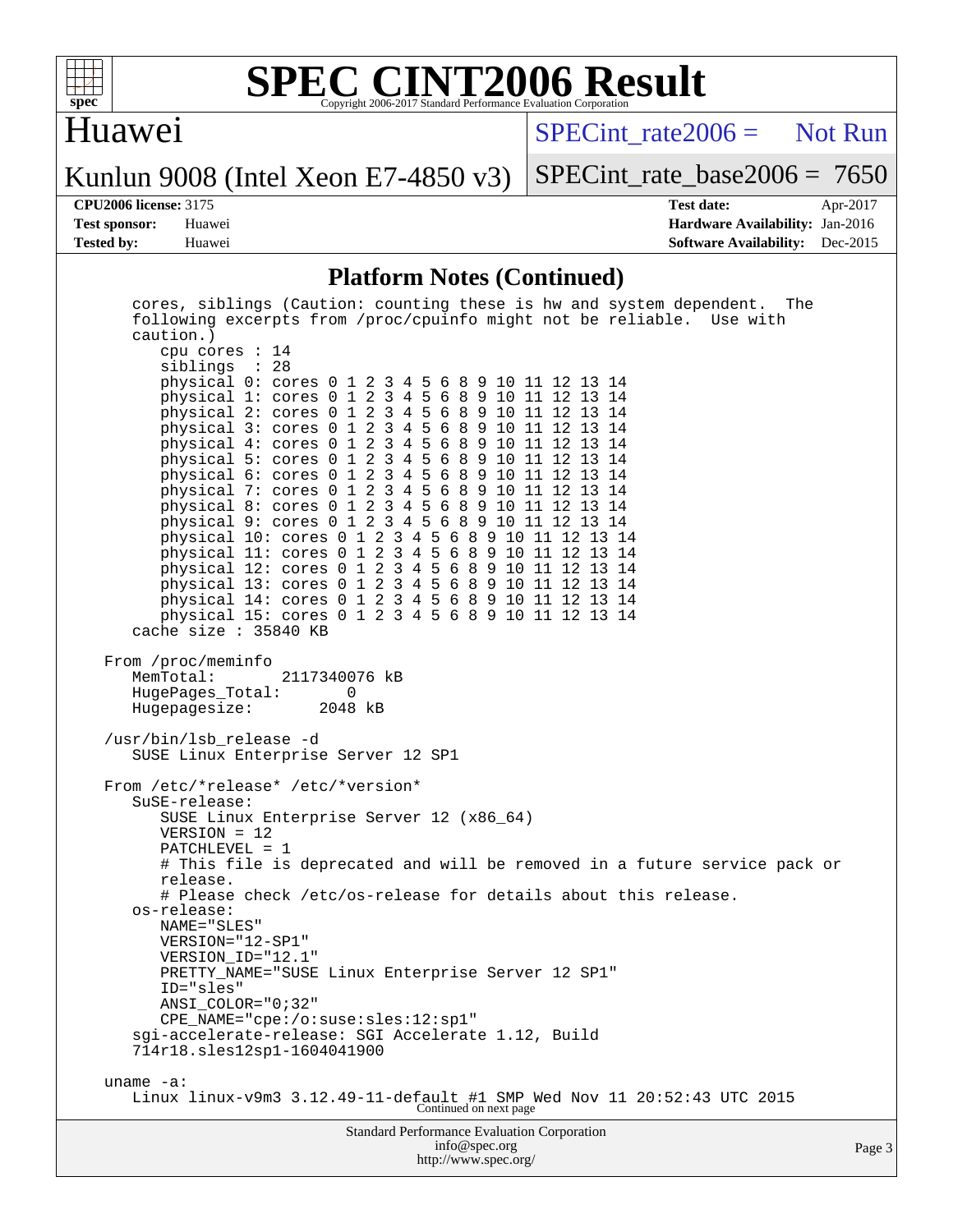

## Huawei

SPECint rate  $2006 =$  Not Run

Kunlun 9008 (Intel Xeon E7-4850 v3)

[SPECint\\_rate\\_base2006 =](http://www.spec.org/auto/cpu2006/Docs/result-fields.html#SPECintratebase2006) 7650

**[CPU2006 license:](http://www.spec.org/auto/cpu2006/Docs/result-fields.html#CPU2006license)** 3175 **[Test date:](http://www.spec.org/auto/cpu2006/Docs/result-fields.html#Testdate)** Apr-2017 **[Test sponsor:](http://www.spec.org/auto/cpu2006/Docs/result-fields.html#Testsponsor)** Huawei **[Hardware Availability:](http://www.spec.org/auto/cpu2006/Docs/result-fields.html#HardwareAvailability)** Jan-2016 **[Tested by:](http://www.spec.org/auto/cpu2006/Docs/result-fields.html#Testedby)** Huawei **[Software Availability:](http://www.spec.org/auto/cpu2006/Docs/result-fields.html#SoftwareAvailability)** Dec-2015

### **[Platform Notes \(Continued\)](http://www.spec.org/auto/cpu2006/Docs/result-fields.html#PlatformNotes)**

(8d714a0) x86\_64 x86\_64 x86\_64 GNU/Linux

run-level 5 Apr 20 09:15

SPEC is set to: /home/spec<br>Filesystem Type Si Type Size Used Avail Use% Mounted on /dev/sda4 xfs 1.1T 351G 723G 33% /home Additional information from dmidecode:

 Warning: Use caution when you interpret this section. The 'dmidecode' program reads system data which is "intended to allow hardware to be accurately determined", but the intent may not be met, as there are frequent changes to hardware, firmware, and the "DMTF SMBIOS" standard.

 BIOS American Megatrends Inc. 5.11 02/21/2017 Memory: 128x Micron 36ASF2G72PZ-2G1A2 16 GB 2 rank 2133 MHz, configured at 1333 MHz 256x NO DIMM NO DIMM

(End of data from sysinfo program)

### **[General Notes](http://www.spec.org/auto/cpu2006/Docs/result-fields.html#GeneralNotes)**

Environment variables set by runspec before the start of the run: LD\_LIBRARY\_PATH = "/home/spec/libs/32:/home/spec/libs/64:/home/spec/sh"

 Binaries compiled on a system with 1x Intel Core i5-4670K CPU + 32GB memory using RedHat EL 7.1 Transparent Huge Pages enabled with: echo always > /sys/kernel/mm/transparent\_hugepage/enabled Filesystem page cache cleared with: echo 1> /proc/sys/vm/drop\_caches runspec command invoked through numactl i.e.: numactl --interleave=all runspec <etc>

## **[Base Compiler Invocation](http://www.spec.org/auto/cpu2006/Docs/result-fields.html#BaseCompilerInvocation)**

[C benchmarks](http://www.spec.org/auto/cpu2006/Docs/result-fields.html#Cbenchmarks):

[icc -m32 -L/opt/intel/compilers\\_and\\_libraries\\_2016/linux/compiler/lib/ia32\\_lin](http://www.spec.org/cpu2006/results/res2017q4/cpu2006-20170918-50051.flags.html#user_CCbase_intel_icc_e10256ba5924b668798078a321b0cb3f)

[C++ benchmarks:](http://www.spec.org/auto/cpu2006/Docs/result-fields.html#CXXbenchmarks)

[icpc -m32 -L/opt/intel/compilers\\_and\\_libraries\\_2016/linux/compiler/lib/ia32\\_lin](http://www.spec.org/cpu2006/results/res2017q4/cpu2006-20170918-50051.flags.html#user_CXXbase_intel_icpc_b4f50a394bdb4597aa5879c16bc3f5c5)

# **[Base Portability Flags](http://www.spec.org/auto/cpu2006/Docs/result-fields.html#BasePortabilityFlags)**

400.perlbench: [-D\\_FILE\\_OFFSET\\_BITS=64](http://www.spec.org/cpu2006/results/res2017q4/cpu2006-20170918-50051.flags.html#user_basePORTABILITY400_perlbench_file_offset_bits_64_438cf9856305ebd76870a2c6dc2689ab) [-DSPEC\\_CPU\\_LINUX\\_IA32](http://www.spec.org/cpu2006/results/res2017q4/cpu2006-20170918-50051.flags.html#b400.perlbench_baseCPORTABILITY_DSPEC_CPU_LINUX_IA32)

Continued on next page

Standard Performance Evaluation Corporation [info@spec.org](mailto:info@spec.org) <http://www.spec.org/>

Page 4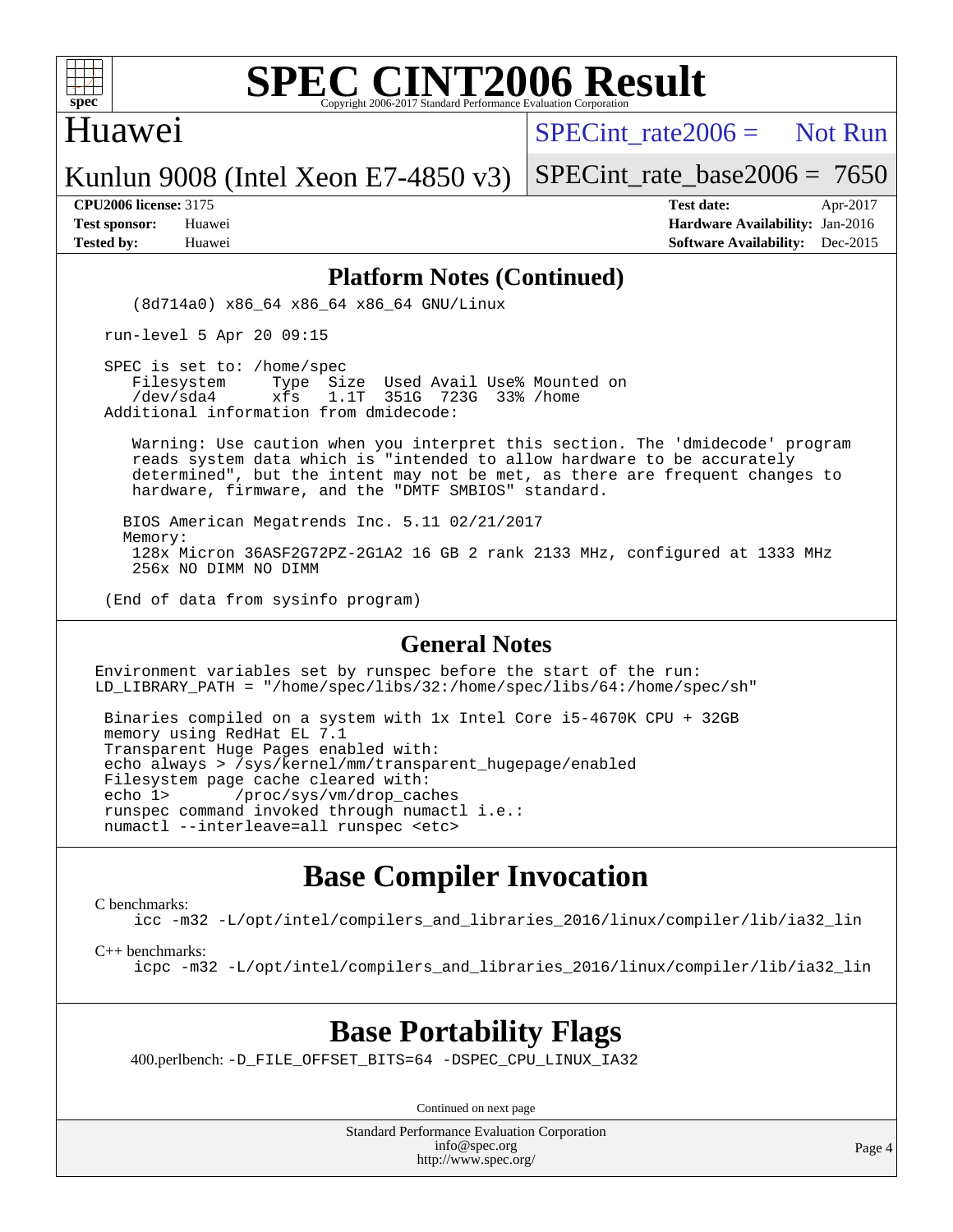

## Huawei

 $SPECTnt_rate2006 = Not Run$ 

Kunlun 9008 (Intel Xeon E7-4850 v3)

[SPECint\\_rate\\_base2006 =](http://www.spec.org/auto/cpu2006/Docs/result-fields.html#SPECintratebase2006) 7650

**[CPU2006 license:](http://www.spec.org/auto/cpu2006/Docs/result-fields.html#CPU2006license)** 3175 **[Test date:](http://www.spec.org/auto/cpu2006/Docs/result-fields.html#Testdate)** Apr-2017 **[Test sponsor:](http://www.spec.org/auto/cpu2006/Docs/result-fields.html#Testsponsor)** Huawei **[Hardware Availability:](http://www.spec.org/auto/cpu2006/Docs/result-fields.html#HardwareAvailability)** Jan-2016 **[Tested by:](http://www.spec.org/auto/cpu2006/Docs/result-fields.html#Testedby)** Huawei **[Software Availability:](http://www.spec.org/auto/cpu2006/Docs/result-fields.html#SoftwareAvailability)** Dec-2015

# **[Base Portability Flags \(Continued\)](http://www.spec.org/auto/cpu2006/Docs/result-fields.html#BasePortabilityFlags)**

 401.bzip2: [-D\\_FILE\\_OFFSET\\_BITS=64](http://www.spec.org/cpu2006/results/res2017q4/cpu2006-20170918-50051.flags.html#user_basePORTABILITY401_bzip2_file_offset_bits_64_438cf9856305ebd76870a2c6dc2689ab) 403.gcc: [-D\\_FILE\\_OFFSET\\_BITS=64](http://www.spec.org/cpu2006/results/res2017q4/cpu2006-20170918-50051.flags.html#user_basePORTABILITY403_gcc_file_offset_bits_64_438cf9856305ebd76870a2c6dc2689ab) 429.mcf: [-D\\_FILE\\_OFFSET\\_BITS=64](http://www.spec.org/cpu2006/results/res2017q4/cpu2006-20170918-50051.flags.html#user_basePORTABILITY429_mcf_file_offset_bits_64_438cf9856305ebd76870a2c6dc2689ab) 445.gobmk: [-D\\_FILE\\_OFFSET\\_BITS=64](http://www.spec.org/cpu2006/results/res2017q4/cpu2006-20170918-50051.flags.html#user_basePORTABILITY445_gobmk_file_offset_bits_64_438cf9856305ebd76870a2c6dc2689ab) 456.hmmer: [-D\\_FILE\\_OFFSET\\_BITS=64](http://www.spec.org/cpu2006/results/res2017q4/cpu2006-20170918-50051.flags.html#user_basePORTABILITY456_hmmer_file_offset_bits_64_438cf9856305ebd76870a2c6dc2689ab) 458.sjeng: [-D\\_FILE\\_OFFSET\\_BITS=64](http://www.spec.org/cpu2006/results/res2017q4/cpu2006-20170918-50051.flags.html#user_basePORTABILITY458_sjeng_file_offset_bits_64_438cf9856305ebd76870a2c6dc2689ab) 462.libquantum: [-D\\_FILE\\_OFFSET\\_BITS=64](http://www.spec.org/cpu2006/results/res2017q4/cpu2006-20170918-50051.flags.html#user_basePORTABILITY462_libquantum_file_offset_bits_64_438cf9856305ebd76870a2c6dc2689ab) [-DSPEC\\_CPU\\_LINUX](http://www.spec.org/cpu2006/results/res2017q4/cpu2006-20170918-50051.flags.html#b462.libquantum_baseCPORTABILITY_DSPEC_CPU_LINUX) 464.h264ref: [-D\\_FILE\\_OFFSET\\_BITS=64](http://www.spec.org/cpu2006/results/res2017q4/cpu2006-20170918-50051.flags.html#user_basePORTABILITY464_h264ref_file_offset_bits_64_438cf9856305ebd76870a2c6dc2689ab) 471.omnetpp: [-D\\_FILE\\_OFFSET\\_BITS=64](http://www.spec.org/cpu2006/results/res2017q4/cpu2006-20170918-50051.flags.html#user_basePORTABILITY471_omnetpp_file_offset_bits_64_438cf9856305ebd76870a2c6dc2689ab) 473.astar: [-D\\_FILE\\_OFFSET\\_BITS=64](http://www.spec.org/cpu2006/results/res2017q4/cpu2006-20170918-50051.flags.html#user_basePORTABILITY473_astar_file_offset_bits_64_438cf9856305ebd76870a2c6dc2689ab) 483.xalancbmk: [-D\\_FILE\\_OFFSET\\_BITS=64](http://www.spec.org/cpu2006/results/res2017q4/cpu2006-20170918-50051.flags.html#user_basePORTABILITY483_xalancbmk_file_offset_bits_64_438cf9856305ebd76870a2c6dc2689ab) [-DSPEC\\_CPU\\_LINUX](http://www.spec.org/cpu2006/results/res2017q4/cpu2006-20170918-50051.flags.html#b483.xalancbmk_baseCXXPORTABILITY_DSPEC_CPU_LINUX)

# **[Base Optimization Flags](http://www.spec.org/auto/cpu2006/Docs/result-fields.html#BaseOptimizationFlags)**

[C benchmarks](http://www.spec.org/auto/cpu2006/Docs/result-fields.html#Cbenchmarks):

[-xCORE-AVX2](http://www.spec.org/cpu2006/results/res2017q4/cpu2006-20170918-50051.flags.html#user_CCbase_f-xAVX2_5f5fc0cbe2c9f62c816d3e45806c70d7) [-ipo](http://www.spec.org/cpu2006/results/res2017q4/cpu2006-20170918-50051.flags.html#user_CCbase_f-ipo) [-O3](http://www.spec.org/cpu2006/results/res2017q4/cpu2006-20170918-50051.flags.html#user_CCbase_f-O3) [-no-prec-div](http://www.spec.org/cpu2006/results/res2017q4/cpu2006-20170918-50051.flags.html#user_CCbase_f-no-prec-div) [-opt-prefetch](http://www.spec.org/cpu2006/results/res2017q4/cpu2006-20170918-50051.flags.html#user_CCbase_f-opt-prefetch) [-opt-mem-layout-trans=3](http://www.spec.org/cpu2006/results/res2017q4/cpu2006-20170918-50051.flags.html#user_CCbase_f-opt-mem-layout-trans_a7b82ad4bd7abf52556d4961a2ae94d5)

[C++ benchmarks:](http://www.spec.org/auto/cpu2006/Docs/result-fields.html#CXXbenchmarks)

[-xCORE-AVX2](http://www.spec.org/cpu2006/results/res2017q4/cpu2006-20170918-50051.flags.html#user_CXXbase_f-xAVX2_5f5fc0cbe2c9f62c816d3e45806c70d7) [-ipo](http://www.spec.org/cpu2006/results/res2017q4/cpu2006-20170918-50051.flags.html#user_CXXbase_f-ipo) [-O3](http://www.spec.org/cpu2006/results/res2017q4/cpu2006-20170918-50051.flags.html#user_CXXbase_f-O3) [-no-prec-div](http://www.spec.org/cpu2006/results/res2017q4/cpu2006-20170918-50051.flags.html#user_CXXbase_f-no-prec-div) [-opt-prefetch](http://www.spec.org/cpu2006/results/res2017q4/cpu2006-20170918-50051.flags.html#user_CXXbase_f-opt-prefetch) [-opt-mem-layout-trans=3](http://www.spec.org/cpu2006/results/res2017q4/cpu2006-20170918-50051.flags.html#user_CXXbase_f-opt-mem-layout-trans_a7b82ad4bd7abf52556d4961a2ae94d5) [-Wl,-z,muldefs](http://www.spec.org/cpu2006/results/res2017q4/cpu2006-20170918-50051.flags.html#user_CXXbase_link_force_multiple1_74079c344b956b9658436fd1b6dd3a8a) [-L/sh -lsmartheap](http://www.spec.org/cpu2006/results/res2017q4/cpu2006-20170918-50051.flags.html#user_CXXbase_SmartHeap_32f6c82aa1ed9c52345d30cf6e4a0499)

# **[Base Other Flags](http://www.spec.org/auto/cpu2006/Docs/result-fields.html#BaseOtherFlags)**

[C benchmarks](http://www.spec.org/auto/cpu2006/Docs/result-fields.html#Cbenchmarks):

403.gcc: [-Dalloca=\\_alloca](http://www.spec.org/cpu2006/results/res2017q4/cpu2006-20170918-50051.flags.html#b403.gcc_baseEXTRA_CFLAGS_Dalloca_be3056838c12de2578596ca5467af7f3)

The flags files that were used to format this result can be browsed at

<http://www.spec.org/cpu2006/flags/Intel-ic16.0-official-linux64.html> <http://www.spec.org/cpu2006/flags/Huawei-Platform-Settings-V1.2-BDW-RevG.20170404.html>

You can also download the XML flags sources by saving the following links: <http://www.spec.org/cpu2006/flags/Intel-ic16.0-official-linux64.xml> <http://www.spec.org/cpu2006/flags/Huawei-Platform-Settings-V1.2-BDW-RevG.20170404.xml>

> Standard Performance Evaluation Corporation [info@spec.org](mailto:info@spec.org) <http://www.spec.org/>